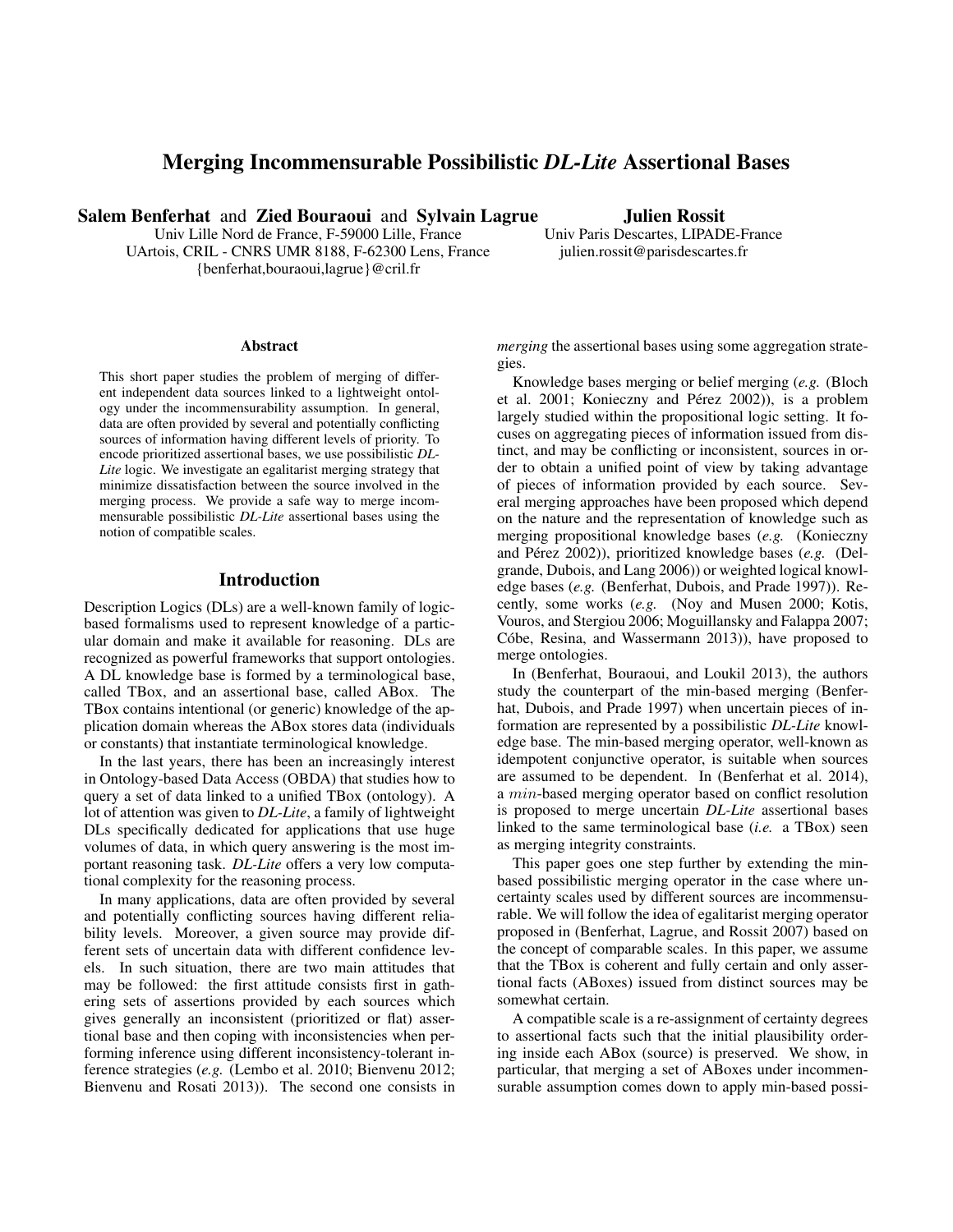bilistic merging of ABox with respect to each compatible scale.

The rest of the paper is organized as follows: Section 2 gives brief preliminaries on *DL-Lite*. Section 3 recalls DL- $\overline{L}ite^{\pi}$  an extension of *DL-Lite* within a possibility theory setting. Section 4 investigates min-based merging of multiple and uncertain *DL-Lite* ABoxs under the incommensurability assumption. Section 5 concludes the paper.

### A brief refresh on *DL-Lite*

For the sake of simplicity, we only present  $DL\text{-}Lite_{core}$ the core fragment of all the *DL-Lite* family (Calvanese et al. 2007) and we will simply use *DL-Lite* instead of DL- $Life_{core}$ . However, results of this paper are valid for  $DL$ - $Like_R$  and  $DL\text{-}Like_F$ , two important members of the  $DL$ -*Lite* family. The *DL-Lite* language is defined as follows:

$$
R \longrightarrow P|P^- \quad B \longrightarrow A|\exists R \quad C \longrightarrow B|\neg B
$$

where  $A$  is an atomic concept,  $P$  is an atomic role and  $P^-$  is the inverse of P. B (*resp.* C) is called basic (*resp.* complex) concept and role R is called basic role. A *DL-Lite* knowledge base (knowledge base) is a pair  $K=\langle \mathcal{T}, \mathcal{A} \rangle$  where  $T$  is the TBox and  $A$  is the ABox. The TBox  $T$  includes a finite set of inclusion assertions of the form  $B \sqsubseteq C$  where  $B$  and  $C$  are concepts. The ABox  $A$  contains a finite set of assertions on atomic concepts and roles of the form  $A(a)$ and  $P(a, b)$  where a and b are two individuals.

The semantics of a *DL-Lite* knowledge base is given in term of interpretations. An interpretation  $\mathcal{I} = (\Delta^{\mathcal{I}}, \tilde{\cdot}^{\mathcal{I}})$  consists of a non-empty domain  $\Delta^{\mathcal{I}}$  and an interpretation function  $\cdot^{\mathcal{I}}$  that maps each individual a to  $a^{\mathcal{I}} \in \Delta^{\mathcal{I}}$ , each A to  $A^{\mathcal{I}} \subseteq \Delta^{\mathcal{I}}$  and each role P to  $P^{\mathcal{I}} \subseteq \Delta^{\mathcal{I}} \times \Delta^{\mathcal{I}}$ . Furthermore, the interpretation function  $\mathcal{I}$  is extended in a straightforward way for complex concepts and roles:  $(\neg B)^{\mathcal{I}} = \Delta^{\mathcal{I}} \setminus B^{\mathcal{I}}$ ,  $(P^{-})^{\mathcal{I}} = \{ (y,x) | (x,y) \in P^{\mathcal{I}} \}$  and  $(\exists R)^{\mathcal{I}} = \{ x | \exists y \text{ s.t. } y \in P^{\mathcal{I}} \}$  $(x, y) \in R^{\mathcal{I}}$ . An interpretation  $\mathcal{I}$  is said to be a model of a concept inclusion axiom, denoted by  $\mathcal{I} \models B \sqsubseteq C$ , iff  $B^{\mathcal{I}} \subseteq C^{\mathcal{I}}$ . Similarly, we say that  $\mathcal{I}$  satisfies a concept (*resp.* role) assertion, denoted by  $\mathcal{I} \models A(a)$  (*resp.*  $\mathcal{I} \models P(a, b)$ ), iff  $a^{\mathcal{I}} \in A^{\mathcal{I}}$  (resp.  $(a^{\mathcal{I}}, b^{\mathcal{I}}) \in P^{\mathcal{I}}$ ).

An interpretation  $\mathcal I$  is said to be a model of  $\mathcal K = \langle \mathcal T, \mathcal A \rangle$ , denoted by  $\mathcal{I} \models \mathcal{K}$ , iff  $\mathcal{I} \models \mathcal{T}$  and  $\mathcal{I} \models \mathcal{A}$  where  $\mathcal{I} \models \mathcal{T}$ (*resp.*  $\mathcal{I} \models \mathcal{A}$ ) means that  $\mathcal{I}$  is a model of all axioms in  $\mathcal{T}$ (*resp.* A). A knowledge base K is said to be consistent if it admits at least one model, otherwise  $K$  is said to be inconsistent. A *DL-Lite* TBox  $T$  is said to be incoherent if there exists at least a concept  $C$  such that for each interpretation *I* which is a model of  $\mathcal{T}$ , we have  $C^{\mathcal{I}} = \emptyset$ . Note that within a *DL-Lite* setting, the inconsistency problem is always defined with respect to some ABox since a TBox may be incoherent but never inconsistent.

### Possibilistic DL-Lite

In this section, we recall the main notions of possibilistic *DL-Lite* framework (Benferhat and Bouraoui 2013), denoted by DL-Lite<sup> $\pi$ </sup>, as an adaptation of DL-Lite within a possibility theory setting (Dubois and Prade 1988).  $DL\text{-}Lie^{\pi}$  provides an excellent mechanism to deal with uncertainty and to

ensure reasoning under inconsistency while keeping a computational complexity identical to the one used in standard *DL-Lite*.

#### Possibility Distribution over *DL-Lite* Interpretation

Let Ω be a universe of discourse composed by a set of *DL-Lite* interpretations  $(\mathcal{I}=(\Delta, .^I) \in \Omega)$ . The semantic counterpart of a  $DL\text{-}Lite^{\pi}$  is given by a possibility distribution, denoted by  $\pi$ , which is a mapping from  $\Omega$  to the unit interval [0, 1] that assigns to each interpretation  $\mathcal{I} \in \Omega$  a possibility degree  $\pi(\mathcal{I}) \in [0,1]$  that represents its compatibility or consistency with respect to the set of available knowledge. When  $\pi(\mathcal{I})=0$ , we say that  $\mathcal I$  is impossible and it is fully inconsistent with the set of available knowledge, whereas when  $\pi(\mathcal{I})=1$ , we say that  $\mathcal I$  is totally possible and it is fully consistent with the set of available knowledge. For two interpretations  $\mathcal I$  and  $\mathcal I'$ , when  $\pi(\mathcal I) > \pi(\mathcal I')$ we say that  $\mathcal I$  is more consistent or more preferred than  $\mathcal I'$ *w.r.t* available knowledge. Lastly,  $\pi$  is said to be normalized if there exists at least one totally possible interpretation, namely  $\exists \mathcal{I} \in \Omega, \pi(\mathcal{I})=1$ , otherwise, we say that  $\pi$  is sub-normalized. The concept of sub-normalization reflects the presence of conflicts in the set of available information.

Given a possibility distribution  $\pi$  defined on a set of interpretations Ω, one can define two measures on a *DL-Lite* axiom  $\varphi$ : A possibility measure  $\Pi(\varphi) = \max{\{\pi(\mathcal{I}) : \mathcal{I} \models \varphi\}}$  $\mathcal{I} \in \Omega$ that evaluates to what extent an axiom  $\varphi$  is compatible with the available knowledge encoded by  $\pi$  and a necessity measure  $N(\varphi)$ = $1 - \max_{\mathcal{I}} \{ \pi(\mathcal{I}) : \mathcal{I} \not\models \varphi \}$  that evaluates to what I∈Ω extent  $\varphi$  is certainty entailed from available knowledge encoded by  $\pi$ .

# DL-Lite<sup>π</sup> Knowledge Base

Let  $\mathcal L$  be a *DL-Lite* description language, a *DL-Lite*<sup> $\pi$ </sup> knowledge base is a set of possibilistic axioms of the form  $(\varphi, W(\varphi))$  where  $\varphi$  is an axiom expressed in  $\mathcal L$  and  $W(\varphi) \in$ ] 0, 1] is the degree of certainty/priority of  $\varphi$ . Namely, a DL-Lite<sup> $\pi$ </sup> knowledge base K is such that  $K = \{(\varphi_i, W(\varphi_i)) : i =$  $1, \ldots, n$ . Only somewhat certain information are explicitly represented in a  $DL\text{-}Life^{\pi}$  knowledge base. Namely, axioms with a null weight  $(W(\varphi_i) = 0)$  are not explicitly represented in the knowledge base. The weighted axiom  $(\varphi, W(\varphi))$  means that the certainty degree of  $\varphi$  is at least equal to  $W(\varphi_i)$ . A  $DL\text{-}Lite^{\pi}$  knowledge base K will also be represented by a couple  $K=\langle \mathcal{T}, \mathcal{A} \rangle$  where both elements in  $T$  and  $A$  may be uncertain. It is important to note that, if we consider all  $W(\varphi_i) = 1$  then we found a classical *DL*-*Lite* knowledge base:  $K^* = {\varphi_i : (\varphi_i, W(\varphi_i)) \in \mathcal{K}}$ .

Given  $K=\langle \mathcal{T}, \mathcal{A}\rangle$  a  $DL\text{-}Lite^{\pi}$  knowledge base, we define the  $\alpha$ -cut of K (*resp.*  $\mathcal{T}$  and A), denoted by  $\mathcal{K}_{\geq \alpha}$  (*resp.*  $\mathcal{T}_{\geq \alpha}$ and  $A_{\geq \alpha}$ ), the subbase of K (*resp.* T and A) composed of axioms having weights at least greater than  $\alpha$ .

We say that  $K$  is consistent if the standard knowledge base obtained from  $K$  by ignoring the weights associated with axioms is consistent. In case of inconsistency, we attach to  $K$ an inconsistency degree. The inconsistency degree of a DL-Lite<sup> $\pi$ </sup> knowledge base K, denoted by  $Inc(K)$ , is syntacti-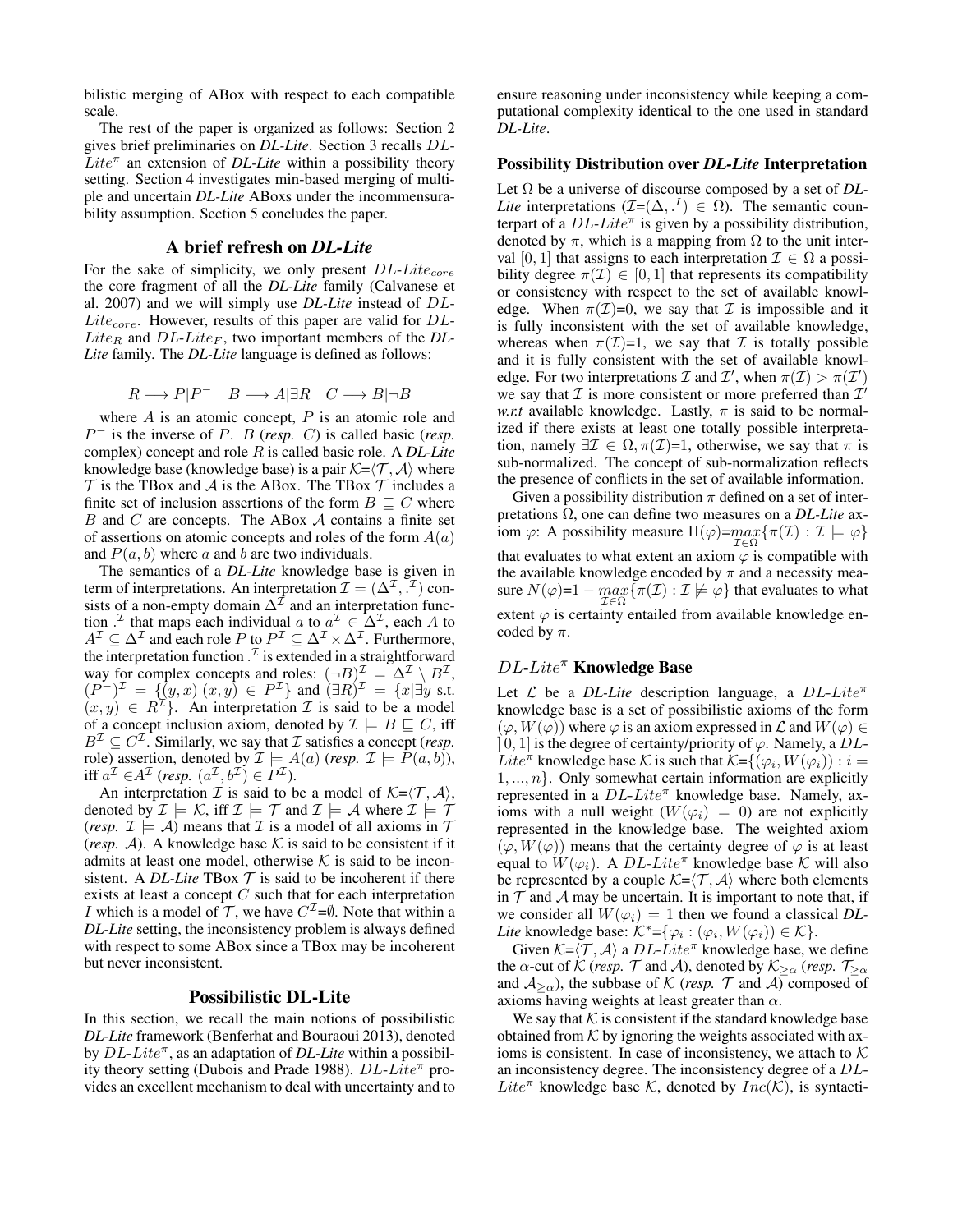cally defined as follow:  $Inc(K)=max{W(\varphi_i)}:\mathcal{K}_{\geq W(\varphi_i)}$  is inconsistent}.

Given a  $DL\text{-}Lite^{\pi}$  knowledge base K, one can associate to K a joint possibility distribution, denoted by  $\pi_K$ , defined over the set of all interpretations  $\mathcal{I} = (\Delta, \cdot^{\mathcal{I}})$  by associating to each interpretation its level of consistency with the set of available knowledge, that is, with  $K$ . Namely:

Definition 1. The possibility distribution induced from a DL-Lite<sup> $\pi$ </sup> is defined as follows:  $\forall \mathcal{I} \in \Omega$ :

$$
\pi_{\mathcal{K}}(\mathcal{I}) = \begin{cases} 1 & if \ \forall \ (\varphi_i, W(\varphi_i)) \in \mathcal{K}, \mathcal{I} \models \varphi_i \\ 1 \text{-} \max \{ W(\varphi_i) : (\varphi_i, W(\varphi_i)) \in \mathcal{K}, \mathcal{I} \models \varphi_i \} \ \text{otherwise} \end{cases}
$$

A  $DL\text{-}Lie^{\pi}$  knowledge base K is said to be consistent if its joint possibility distribution  $\pi_K$  is normalized. If not,  $K$  is said to be inconsistent and its inconsistency degree is defined semantically as follow:  $Inc(K)=1 - max_{\mathcal{I} \in \Omega} {\{\pi_{\mathcal{K}}(\mathcal{I})\}}.$ 

It was shown in (Benferhat and Bouraoui 2013) that computing the inconsistency degree of a  $DL\text{-}Life^{\pi}$  knowledge base comes from the extension of the algorithm presented in (Calvanese et al. 2007) by modifying it to query for individuals with a given certainty degree.

**Example 1.** Let  $K=\langle \mathcal{T}, \mathcal{A} \rangle$  be a  $DL\text{-}Lite^{\pi}$  knowledge base where  $\mathcal{T} = \{(A \sqsubseteq B, 1), (B \sqsubseteq \neg C, .9)\}$  and  $\mathcal{A} = \{(A(a), .6),$  $(C(b), 5)$ . The possibility distribution  $\pi_K$  associated to K is computed using Definition 1 as follows where  $\Delta = \{a, b\}$ :

| T.              |                                      | $\pi_K$           |
|-----------------|--------------------------------------|-------------------|
| $\mathcal{I}_1$ | $A = \{a\}, B = \{\}$ , $C = \{b\}$  | $\mathbf{\Omega}$ |
| $\mathcal{I}_2$ | $A = \{a\}, B = \{a\}, C = \{b\}$    |                   |
| $\mathcal{I}_3$ | $A=\{\},B=\{\},C=\{a,b\}$            | .4                |
| $\mathcal{I}_4$ | $A = \{a,b\}, B = \{a,b\}, C = \{\}$ | .5                |

Table 1: Example of a possibility distribution induced from a  $DL\text{-}Lie^{\pi}$  knowledge base

One can observe that  $\pi_K(I_2)=1$  meaning that  $\pi_K$  is normalized, and thus,  $K$  is consistent. П

### Fusion-based on compatible scalings

This section studies min-based possibilistic merging operator in the case where uncertainty scales used by the different sources are incommensurable. Throughout this section, we assume that the TBox is coherent and fully certain and only assertional facts (ABoxes) may be somewhat certain. We first present merging using min-based operator of *DL-Lite* assertional bases under commensurability assumption.

## Merging using the min-based operator

Let  $A = \{A_1, ..., A_n\}$  be a set of n uncertain ABoxes issued from *n* distinct sources, and let  $T$  be a *DL-Lite* TBox representing the integrity constraints to be satisfied. Let us assume that  $\pi_1, ..., \pi_n$  are possibility distributions provided by  $n$  sources of information that share the same domain of interpretations (namely  $\Delta_1^{\mathcal{I}} = ... = \Delta_n^{\mathcal{I}}$ ), and that all possibility distributions use the same scale to represent uncertainty. We suppose that each ABox is consistent with  $\mathcal{T}$ , namely each

possibility distribution  $\pi_i$  that encodes  $\mathcal{K}_i = \langle \mathcal{T}, \mathcal{A}_i \rangle$  is normalized. For the sake of simplicity, we use  $\pi_{A_i}$  instead of  $\pi_{\mathcal{K}_i}$  to denote the possibility distribution associated to each  $\mathcal{K}_i = \langle \mathcal{T}, \mathcal{A}_i \rangle$ 

Given n commensurable ABoxes, merging aims to compute  $\Delta_{\mathcal{T}}(\mathcal{A})$ , an ABox representing the result of the fusion of these ABoxes. In the literature, different methods for merging have been proposed. In this section, we perform merging of  $A_1,...,A_n$  a set of ABoxes with respect to a TBox  $\mathcal T$  using  $min$ -based merging operator proposed to aggregate  $DL\text{-}Lie^{\pi}$  knowledge bases. This operator is a direct extension of the well-known idempotent conjunctive operator (*e.g.* (Benferhat, Dubois, and Prade 1997)) within possibilistic *DL-Lite* setting. It is recommended when distinct sources that provide information are assumed to be dependent.

We first introduce the notion of *profile* associated with an interpretation *I*, denoted by  $\nu_A(\mathcal{I})$ , and defined by

$$
\nu_{\mathcal{A}}(\mathcal{I}) = \langle \pi_{\mathcal{A}_1}(\mathcal{I}),...,\pi_{\mathcal{A}_n}(\mathcal{I}) \rangle.
$$

Namely,  $\nu_A(\mathcal{I})$  represents the possibility values of an interpretation  $\mathcal I$  with respect to each source.

From a semantics point of view, the result of merging is a possibility distribution  $\Delta_{\mathcal{T}}(\mathcal{A})$  obtained using two steps: i) the possibility degrees  $\pi_{\mathcal{A}_i}(\mathcal{I})$ 's are first combined with a merging operator (here we use the minimum operator), and the interpretations with height degrees are kept. This leads to define an order relation, denoted by  $\triangleleft_{Min}$ , between interpretations as follows: an interpretation  $\mathcal I$  is preferred to another interpretation  $\mathcal{I}'$  if the minimum element of the profile of  $\mathcal I$  is higher than the minimum element of the profile of  $\mathcal{I}'$ . More formally:

**Definition 2** (Definition of  $\triangleleft_{Min}$ ). Let  $\mathcal{A} = \{A_1, ..., A_n\}$ be a set of ABoxes linked to a TBox  $\mathcal T$ . Let  $\mathcal I$  and  $\mathcal I'$  be two interpretations and  $\nu_A(\mathcal{I}), \nu_A(\mathcal{I}')$  be their associated profiles. Then:

$$
\mathcal{I} \triangleleft^{\mathcal{A}}_{min} \mathcal{I}' \iff Min(\nu_{\mathcal{A}}(\mathcal{I})) > Min(\nu_{\mathcal{A}}(\mathcal{I}'))
$$

where

$$
Min(\nu_{\mathcal{A}}(\mathcal{I})) = Min{\pi_{\mathcal{A}_i}(\mathcal{I}) : i \in \{1, ..., n\}}.
$$

The result of the merging  $\Delta_{\mathcal{T}}^{min}(\mathcal{A})$  is a  $DL\text{-}Lite^{\pi}$ knowledge base whose models are interpretations which are models of a constraint  $T$  and which are maximal with respect to  $\triangleleft_{Min}$ . More formally:

**Definition 3** (Min-based merging operator). Let  $A =$  $\{A_1, ..., A_n\}$  be a set of ABoxes and  $\mathcal T$  be an integrity constraint. Let  $\{\pi_{A_1}, ..., \pi_{A_n}\}\$  possibility distributions associated with  $(\langle \mathcal{T}, \mathcal{A}_1 \rangle, ..., \langle \mathcal{T}, \mathcal{A}_n \rangle)$ . The result of merging is a  $DL\text{-}Lie^{\pi}$  knowledge base, denoted by  $\Delta_{\mathcal{T}}^{min}(\mathcal{A})$  where its model are defined by:

$$
Mod(\Delta^{min}_\mathcal{T}(\mathcal{A}))\text{=}\{\mathcal{I}\text{}\text{ }\in Mod(\mathcal{T})\text{:}\nexists \mathcal{I}'\text{ }\in Mod(\mathcal{T}),\mathcal{I}'\text{ } \triangleleft^{\mathcal{A}}_{Min}\mathcal{I}\}
$$

In general, merging two  $DL\text{-}Lite^{\pi}$  normalized possibility distributions may lead to a sub-normalized possibility distribution. The normalization process comes down to set the degrees of interpretations in  $Mod(\Delta_{\mathcal{T}}^{min}(\mathcal{A}))$  to 1.

From a syntactic point of view, the *min*-based merging operator, denoted by  $\Delta_{\mathcal{T}}^{min}(\mathcal{A})$  is the union of all ABox. Namely: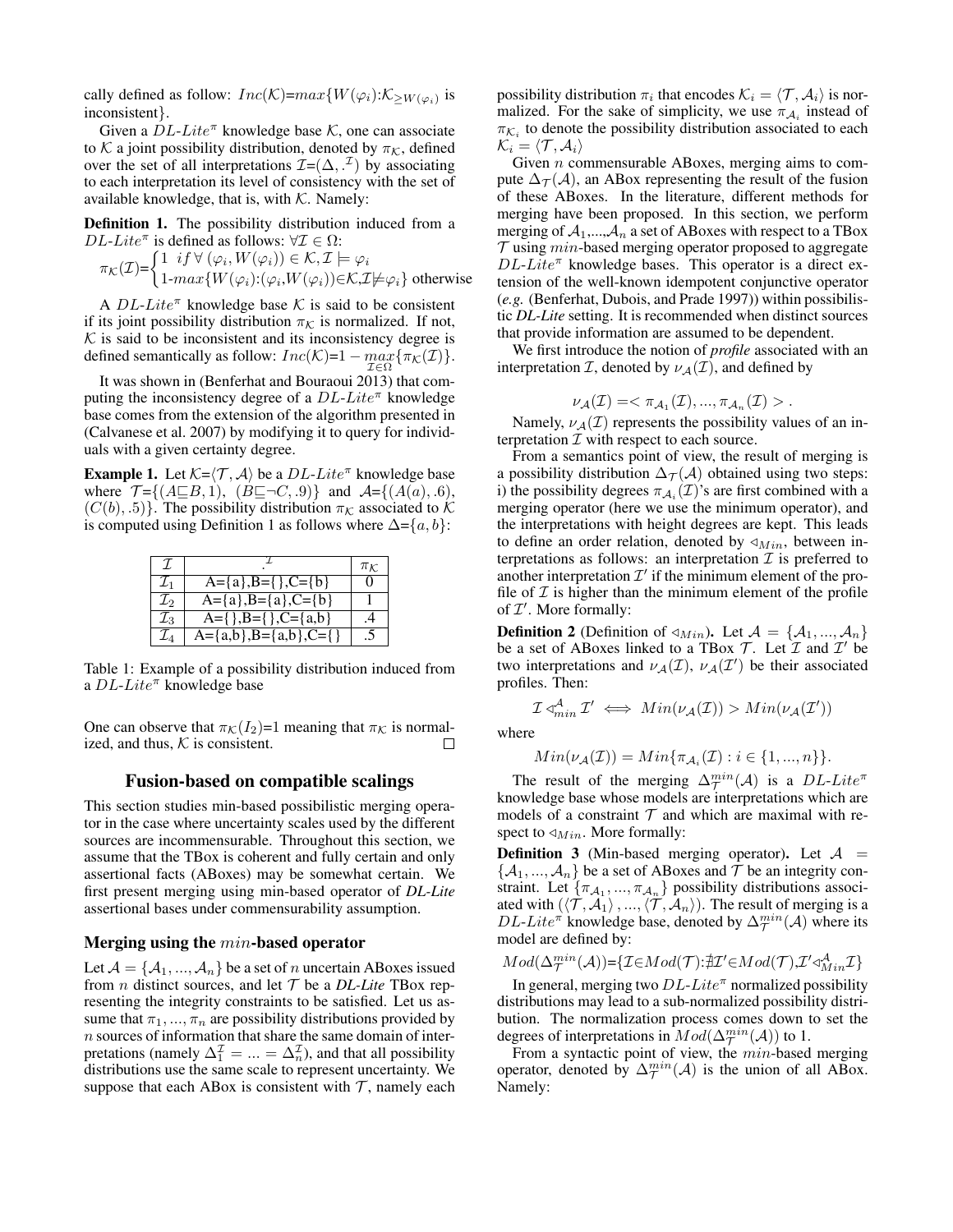$$
\Delta_{\mathcal{T}}^{min}(\mathcal{A}) = \langle \mathcal{T}, \mathcal{A}_1 \cup \mathcal{A}_2 \cup \ldots \cup \mathcal{A}_n \rangle.
$$

The aggregation of ABoxs is not guaranteed to be consistent. Namely, the resulting knowledge base  $\langle \mathcal{T}, \Delta_{\mathcal{T}}^{min}(\mathcal{A}) \rangle$ may be inconsistent. To restore the consistency of the resulting knowledge base a normalization step is required. The following definition gives the formal logical representation of the normalized knowledge base.

**Definition 4.** Let  $\mathcal{T}$  be a TBox and  $\Delta_{\mathcal{T}}^{min}(\mathcal{A})$  be the aggregation of  $A_1, \ldots, A_n$ , n ABox using classical min-based operator. Let  $x = \Delta_T^{min}(\mathcal{A})$ . Then, the normalized knowledge base, denoted  $\Delta_{\mathcal{T}}^{min}(\mathcal{K})$  is such that:

$$
\Delta_{\mathcal{T}}^{min}(\mathcal{K}) = \{ (f_{ij}, W(f_{ij})) : (f, W(f_{ij}) \in \Delta_{\mathcal{T}}^{min}(\mathcal{A}) \text{ and } W(f_{ij}) > x \} \}
$$

Example 2 (continued). Let us continue with the TBox  $\mathcal{T} = \{A \sqsubseteq B, B \sqsubseteq \neg C\}$  presented in Example 1 while assuming that the certainty degree of each axioms is set to 1. Let us consider the following set of ABoxes to be linked to T:  $A_1 = \{(A(a), .6), (C(b), .5)\}, A_2 = \{(C(a), .4),$  $(B(b), .8), (A(b), .7)$ . We have:

|       |                                      | $\pi_{\mathcal{A}_1}$ | $\pi_{\mathcal{A}}$ |  |
|-------|--------------------------------------|-----------------------|---------------------|--|
|       | $A = \{a\}, B = \{a\}, C = \{b\}$    |                       |                     |  |
| L2    | $A = \{\}, B = \{\}, C = \{a, b\}$   |                       |                     |  |
| $L_3$ | $A = \{a,b\}, B = \{a,b\}, C = \{\}$ |                       |                     |  |
|       | $A = \{b\}, B = \{b\}, C = \{a\}$    |                       |                     |  |

Table 2: Example of merging of possibility distributions using min-based operator

One can check that the resulting possibility distribution  $(\Delta_{\mathcal{T}}^{min}(\mathcal{A}))$  is sub-normalized. To normalize  $\Delta_{\mathcal{T}}^{min}(\mathcal{A}),$ it is enough to set  $\mathcal{I}_3 = .5$  to 1. At syntactic level, we have  $\Delta_{\mathcal{T}}^{min}(\mathcal{A}) = \langle \mathcal{T}, \{ (A(a), .6), (C(b), .5), (C(a), .4), \}$  $(B(b), .8), (A(b), .7)$ . We have  $Inc(\Delta^{min}_{\mathcal{T}}(\mathcal{A}))=5$  and  $\Delta_{\mathcal{T}}^{min}(\mathcal{K}) = \mathcal{T}, \{(A(a), .6), (B(b), .8), (A(b), .7)\}.$  $\Box$ 

In the next section, we investigate min-based merging under incommensurability assumption.

### Using compatible scales

The min-based merging operator presented in the previous section is defined over the assumption that all the sources providing the ABoxs use the same scale to encode uncertainties between facts. In Example 2, when dealing with assertions, we assumed that the weight attached to  $f \in A_i$ can be compared to the weight associated with  $g \in A_i$  with  $j \neq i$ . In this section, we drop this assumption and we suppose that sources are incommensurable.

We investigate a min-based fusion operator to merge incommensurable *DL-Lite* assertional bases. To make sources using different scale commensurable, we use the notion of "compatible scale" on existing scales used by each source.

A ranking scale is said to be compatible with all sources if it preserves original order relations between assertions of each ABox. The new ranking, denoted by  $R$ , defines a new ranking relations for each ABox to be merged. More formally,

**Definition 5** (Compatible ranking scale). Let  $A =$  $\{\mathcal{A}_1, ..., \mathcal{A}_n\}$  where  $\mathcal{A}_i = \{(f_{ij}, W_{\mathcal{A}_i}(f_{ij}))\}$ . Then a ranking  $R$  is defined by:

$$
\mathcal{R}\text{:}\qquad \mathcal{A}_1\cup...\cup\mathcal{A}_n\quad\rightarrow\quad \ \ ]0,1]
$$

$$
(f_{ij}, W_{B_i}(f_{ij})) \quad \mapsto \quad \mathcal{R}(f_{ij})
$$

A ranking R is said to be compatible with  $W_{A_1}, ..., W_{A_n}$ if and only if:

$$
\forall A_i \in \mathcal{A}, \ \forall f, W_{\mathcal{A}_i}(f)), \ (f', W_{\mathcal{A}_i}(f')) \in \mathcal{A}_i, W_{\mathcal{A}_i}(f) \leq W_{\mathcal{A}_i}(f') \iff \mathcal{R}(f) \leq \mathcal{R}(f').
$$

Definition 5 is basically the adaptation of the one given in (Benferhat, Lagrue, and Rossit 2007) for the context of *DL-Lite*.

Example 3 (continued). Let us consider again the following set of ABoxes to be linked to  $\mathcal T$  given in Example 2:  $\mathcal{A}_1 = \{(A(a), .6), (C(b), .5)\}, \mathcal{A}_2 = \{(C(a), .4), (B(b), .8),\}$  $(A(b), .7)$ . The following table gives examples of ranking scales.

|                | Jij              | $W_{\mathcal{A}_i}(J_{ij})$ | $\mathcal{R}_1(\underline{f_{ij}})$ | $\mathcal{R}_2(f_{ij})$ | $\tau_{i,i}$<br>$\mathcal{R}_3$ l 1 |
|----------------|------------------|-----------------------------|-------------------------------------|-------------------------|-------------------------------------|
| $A_1$          | $\mathcal{A}(a)$ |                             |                                     |                         |                                     |
|                |                  |                             |                                     |                         |                                     |
| A <sub>2</sub> | C(a)             |                             |                                     |                         |                                     |
|                | DΙU              |                             |                                     |                         |                                     |
|                |                  |                             |                                     |                         |                                     |

Table 3: Examples of ranking scales

The scaling  $\mathcal{R}_1$  is a compatible one, because it preserves the order inside each ABox. However, the scaling  $\mathcal{R}_2$  is not a compatible one since it inverses priorities inside  $A_1$  and  $\mathcal{A}_2.$ П

According to Example 3, it is obvious that a compatible ranking scale is not unique. Let us denote by  $\mathcal{R}(\mathcal{A})$  the set of compatible scaling associated with  $A = \{A_1, ..., A_n\}.$ The set  $\mathcal{R}(\mathcal{A})$  is non-empty and an immediate way to obtain a ranking relation over  $\mathcal A$  is to consider  $\mathcal R(f_{ij})=W_{\mathcal A_i}(f_{ij})$ (For instance, the scale  $\mathcal{R}_3(f_{ij})$  given in Example 3). Note that this ranking is compatible in the sense that it permits to preserve the relative ordering between assertions of each  $A_i$ .

Given a compatible scales  $\mathcal{R}$ , we denote by  $\mathcal{A}_{i}^{\mathcal{R}}$  the assertional base obtained from  $A_i$  by replacing each assertion  $(f_{ij}, W_{\mathcal{A}_i}(f_{ij}))$  by  $(f_{ij}, \mathcal{R}(f_{ij}))$ . Similarly, we denote by  $A^{\mathcal{R}}$  the set obtained from A by replacing each  $A_i$  in A by  $\mathcal{A}^{\mathcal{R}}_i.$ 

Now, given the set of all compatible scales  $\mathcal{R}(\mathcal{A})$ , different possibilities may exist in order to merge the ABoxs. For instance, one can only select one scale to perform merging or one can consider all the compatible ranking in  $\mathcal{R}(\mathcal{A})$ , etc. To avoid an arbitrary choice, we consider all compatible rankings to perform merging.

### Semantics merging

We first introduce the notion of preference between interpretation according to the notion of compatible scales. An interpretation  $\mathcal I$  is then said to be preferred to  $\mathcal I'$ , if for each compatible scale  $\mathcal{R}, \mathcal{I}$  is preferred to  $\mathcal{I}'$  using Definition 2 (namely,  $\mathcal{I} \triangleleft_{Min}^{\mathcal{A}^{\mathcal{R}}} \mathcal{I}'$ ). More precisely,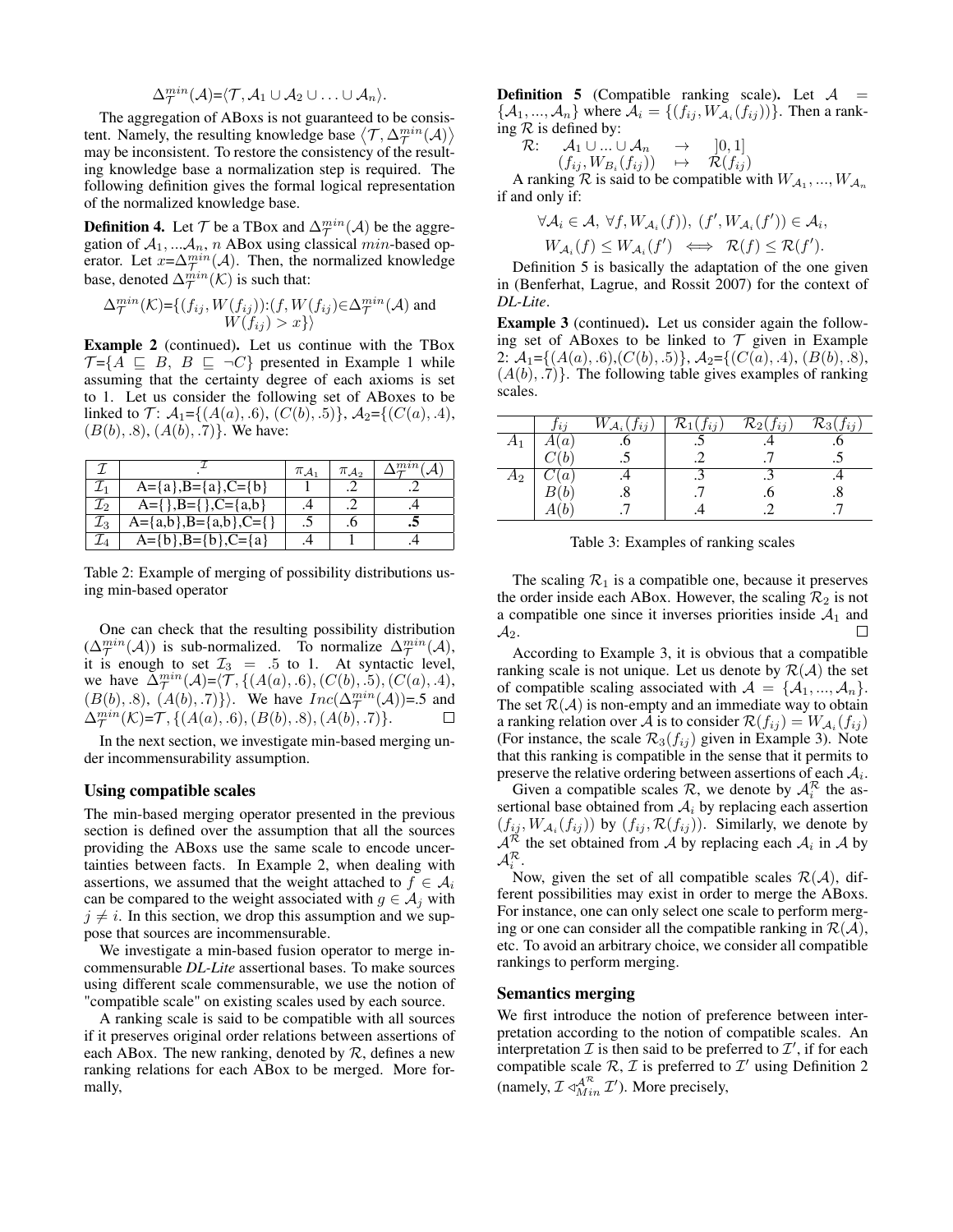**Definition 6** (Ordering between interpretations). Let  $A =$  $\{A_1, ..., A_n\}$  be a set of DL-Lite<sup> $\pi$ </sup> ABoxs and  $\mathcal{R}(\mathcal{A})$  be the set of all compatible scalings associated with A. Let  $I, I'$ be two interpretations. Then:

$$
\mathcal{I} <^{\mathcal{A}}_{\forall} \mathcal{I}' \iff \forall \mathcal{R} \in \mathcal{R}(\mathcal{A}), \mathcal{I} \triangleleft^{\mathcal{A}^{\mathcal{R}}}_{Min} \mathcal{I}'
$$

where  $\triangleleft^{\mathcal{A}^{\mathcal{R}}}_{Min}$  is the result of applying Definition 2 on  $\mathcal{A}^{\mathcal{R}}$ .

According to Definition 6, we have models of  $\Delta_{\mathcal{T}}^{\forall}(\mathcal{A})$  are those which are models of  $\mathcal T$  and minimal for  $\lt^{\mathcal A}_{\forall}$ , namely:

$$
Mod(\Delta_{\mathcal{T}}^{\forall}(\mathcal{A})) = \{ \mathcal{I} \in Mod(\mathcal{T}) : \nexists \mathcal{I}' \in Mod(\mathcal{T}), \mathcal{I}' <^{\mathcal{A}}_{\forall} \mathcal{I} \}.
$$

Note that  $\lt^{\mathcal{A}}_{\forall}$  is only a partial order. The following proposition shows that an interpretation  $\mathcal I$  is a model of  $\Delta^{\forall}_{\mathcal T}(\mathcal A)$  if and only if there exists a compatible scaling where this interpretation belongs to the result fusion, namely it is a model of  $\Delta_{Min}^{\mathcal{A}^{\mathcal{R}}}(A)$ . More formally:

Proposition 1. *Let* A *be a set of ABoxes linked to the same* TBox  $\mathcal T$  *. Then*  $\mathcal I \in Mod(\Delta^{\forall}_{\mathcal T}(\mathcal A))$ *, if and only if there exists a compatible scaling*  $\mathcal R$  *such that*  $\mathcal I \in Mod(\Delta^{\min}_{\mathcal T}(\mathcal A^{\mathcal R})).$ 

The following example illustrates the fusion based on all compatible scalings.

Example 4 (continued). Let us consider again the following set of ABoxes given in Example 2:  $A_1 = \{(A(a), .6),$  $(C(b), .5)$ ,  $A_2 = \{(C(a), .4), (B(b), .8), (A(b), .7)\}$ . Let us consider again  $\mathcal{R}_1$  where  $\mathcal{A}_1^{\mathcal{R}_1} = \{(A(a), .8), (C(b), .4))\}$ and  $\mathcal{A}_2^{\mathcal{R}_1} = \{ (C(a), .2), (B(b), .9), (A(b), .6) \}$  and a scaling  $\mathcal{R}_2$  where  $\mathcal{A}_1^{\mathcal{R}_2} = \{(A(a), .4), (C(b), .2))\}$  and  $\mathcal{A}_2^{\mathcal{R}_2} =$  $\{(C(a), .3), (B(b), .6), (A(b), .5)\}.$  Both of them are compatible. Table 4 presents the profile of each interpretation for each scaling.

|                 | $\nu_A \mathcal{R}_1(\mathcal{I})$ | Min $\vert$ | $\nu_A \mathcal{R}_2(\mathcal{I})$ | Min       |
|-----------------|------------------------------------|-------------|------------------------------------|-----------|
| $\mathcal{I}_1$ | < 1.1 >                            |             | < 1.4 >                            | .4        |
| $\mathcal{I}_2$ | $\langle .2,.1 \rangle$            |             | <.6, .4>                           | $\cdot$ 4 |
| $\mathcal{I}_3$ | <.6.08>                            | .6          | <.8.7>                             |           |
| $\mathcal{L}_A$ | < .2, 1>                           |             | <.6.1>                             |           |

Table 4: Two equivalent compatible scalings

Note that in both compatible scalings  $\mathcal{R}_1$  and  $\mathcal{R}_2$ ,  $\mathcal{I}_3$  is the preferred one.

Once preferred models are computed, query answering from a set of uncertain ABox under incommensurability assumption, is defined as follows:

**Definition 7.** Let  $\mathcal{A} = \mathcal{A}_1, ..., \mathcal{A}_n$  be a set of ABoxes linked to the same TBox  $\mathcal{T}$ . A query q is said to be consequence of A under incommensurability assumption if  $\forall \mathcal{I}, \mathcal{I} \in Mod(\Delta^{\min}_{\mathcal{T}}(\mathcal{A}^{\mathcal{R}})), \mathcal{I} \models q.$ 

Example 5 (continued). From Example 4, we have  $Mod(\Delta^{min}_{\mathcal{T}}(\mathcal{A}^{\mathcal{R}})) = {\{\mathcal{I}_3\}}$  where  $A^{\mathcal{I}_3} = \{a, b\}, B^{\mathcal{I}_3} =$  ${a, b}$  and  $C^{I_3} = \{\}$ . Let  $q_1(x) \leftarrow A(x) \wedge B(x)$  be a conjunctive query. One can easily check that  $\langle b \rangle$  is an answer of  $q_1(x)$  using  $\Delta_{\mathcal{T}}^{min}(\mathcal{A}^{\mathcal{R}})$ . Similarly, let  $B(a)$  be an instance query, one can check that  $B(a)$  follows from  $\Delta_{\mathcal{T}}^{min}(\mathcal{A}^{\mathcal{R}}).$ □

Using the set of all compatible scales may lead to a very cautious merging operation. One way to get rid of incommensurability assumption is to use some normalization function in the spirit of the ones used in clustering methods for gathering attributes having incommensurable domains. Let  $A_i$  be an ABox and  $\alpha_{A_i}$  be the set of different certainty degrees used in  $A_i$ . Let  $min_{A_i}$  and  $max_{A_i}$  be respectively the minimum and maximum certainty degrees associated with assertional facts in  $\alpha_{A_i}$ . Then an example of a normalization function is

$$
N(\alpha_i) = \frac{\alpha_i - (min_{\mathcal{A}_i} - \epsilon)}{max_{\mathcal{A}_i} - (min_{\mathcal{A}_i} - \epsilon)}
$$
(1)

Where  $\alpha_i$  is a certainty degree belonging to  $\alpha_{\mathcal{A}_i}$  and  $\epsilon$  is a very small number (lower than  $min_{A_i}$ ).

The main advantage of only having one normalization function is that one can have an immediate syntactic counterpart. More precisely, it is enough to replace for each fact  $(f_{ij}, W_{\mathcal{A}_i}(f_{ij}))$  by  $(f_{ij}, N(W_{\mathcal{A}_i}(f_{ij})))$  where N is the normalization function given by Equation 1.

Example 6 (continued). From Example 2, we have  $\mathcal{A}_1 = \{(A(a), .6), (C(b), .5)\}, \ \mathcal{A}_2 = \{(C(a), .4), (B(b), .8),$  $(A(b), .7)$ . We have  $min_{A_1} = .5, min_{A_2} = .4, max_{A_1} =$ .6 and  $max_{A_2} = .8$ . Let  $\epsilon = .01$ , then applying Equation 1 on  $A_1$  and  $A_2$ , gives:  $A_1 = \{(A(a), 1), (C(b), .09)\}$ , and  $\mathcal{A}_2=\{(C(a), 0, 02), (B(b), 1), (A(b), .75)\}.$ 

Once the syntactic computation of normalized assertional bases is done, it is enough the reuse merging of commensurable possibilistic knowledge bases for query answering.

Example 7 (continued). From Example 6, we have  $\Delta_{\mathcal{T}}^{min}(\mathcal{A}) = \langle \mathcal{T}, \{ (A(a), 1), (C(b), .09), (\tilde{C}(a), .02),$  $(B(b), 1), (A(b), .75)\}\.$  We have  $Inc(\Delta^{min}_{\mathcal{T}}(\mathcal{A}))=.09$ and  $\Delta_{\mathcal{T}}^{min}(\mathcal{K}) = \mathcal{T}, \{ (A(a), 1), (B(b), 1), (A(b), .75) \}.$ 

Consider now  $q_1(x) \leftarrow A(x) \wedge B(x)$  and  $q_2 \leftarrow B(a)$ , queries given in Example 5. One can check that  $\langle b \rangle$  is an answer of  $q_1(x)$  from the and  $B(a)$  holds from the resulting knowledge bases. □

#### **Conclusions**

This paper proposed a min-based possibilistic merging operation of uncertain assertional facts under incommensurability assumption. The idea is to reuse standard min-based merging, over a set of compatible scales. Future work includes developing a syntactic counterpart of incommensurable merging operation. A natural question is whether one can extend a polynomial time complexity algorithm, defined for query answering from a standard uncertain ABox, to the case where uncertainty scales are incommensurable.

### Acknowledgment

This work has been supported by the French National Research Agency. ASPIQ project ANR-12-BS02-0003

#### References

Benferhat, S., and Bouraoui, Z. 2013. Possibilistic DL-Lite. In Liu, W.; Subrahmanian, V. S.; and Wijsen, J., eds., *SUM*,